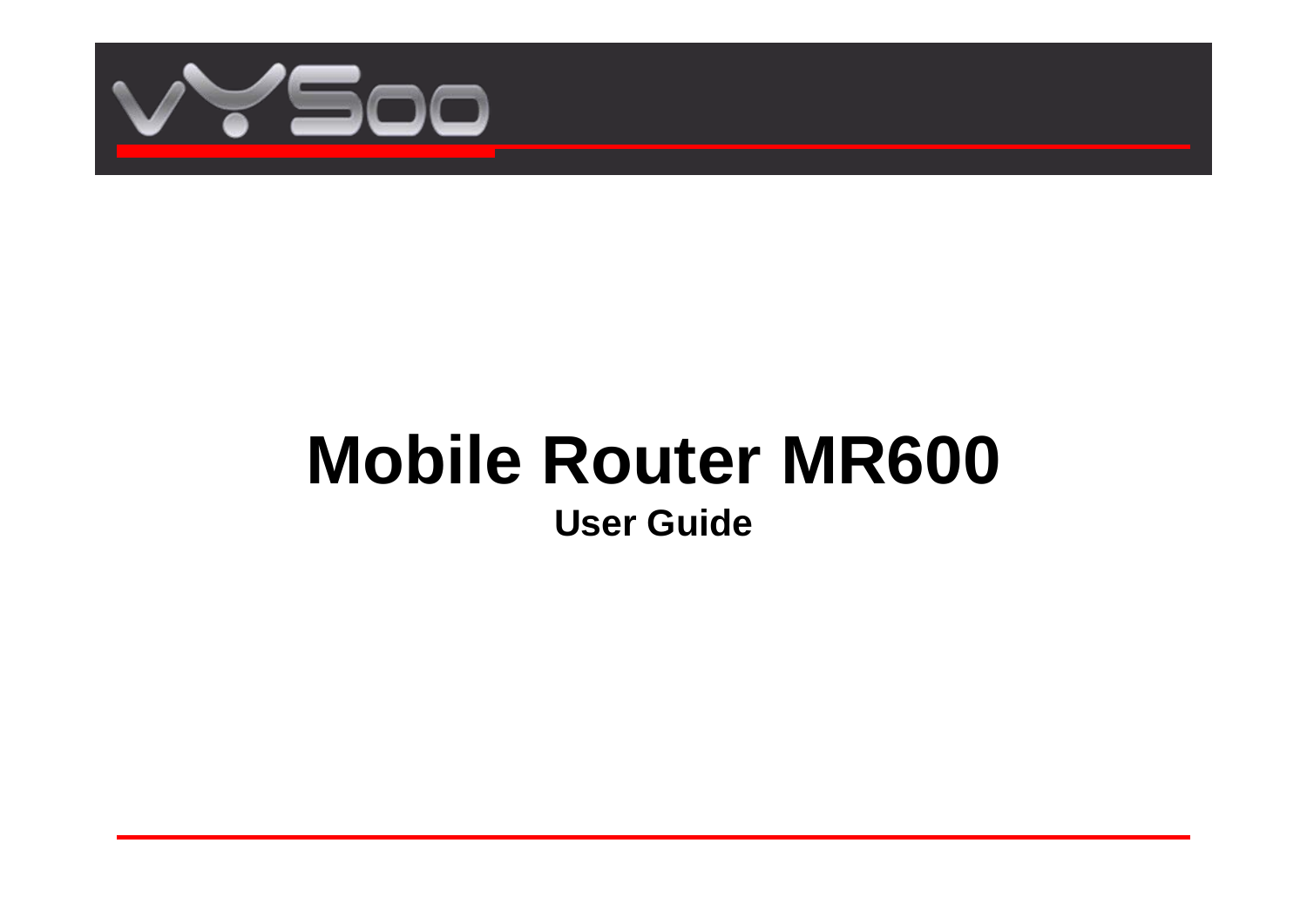

# **1. Connections and LEDS**

The following pictures show you various connectors and status LED indicators on the MR600 Mobile Router.

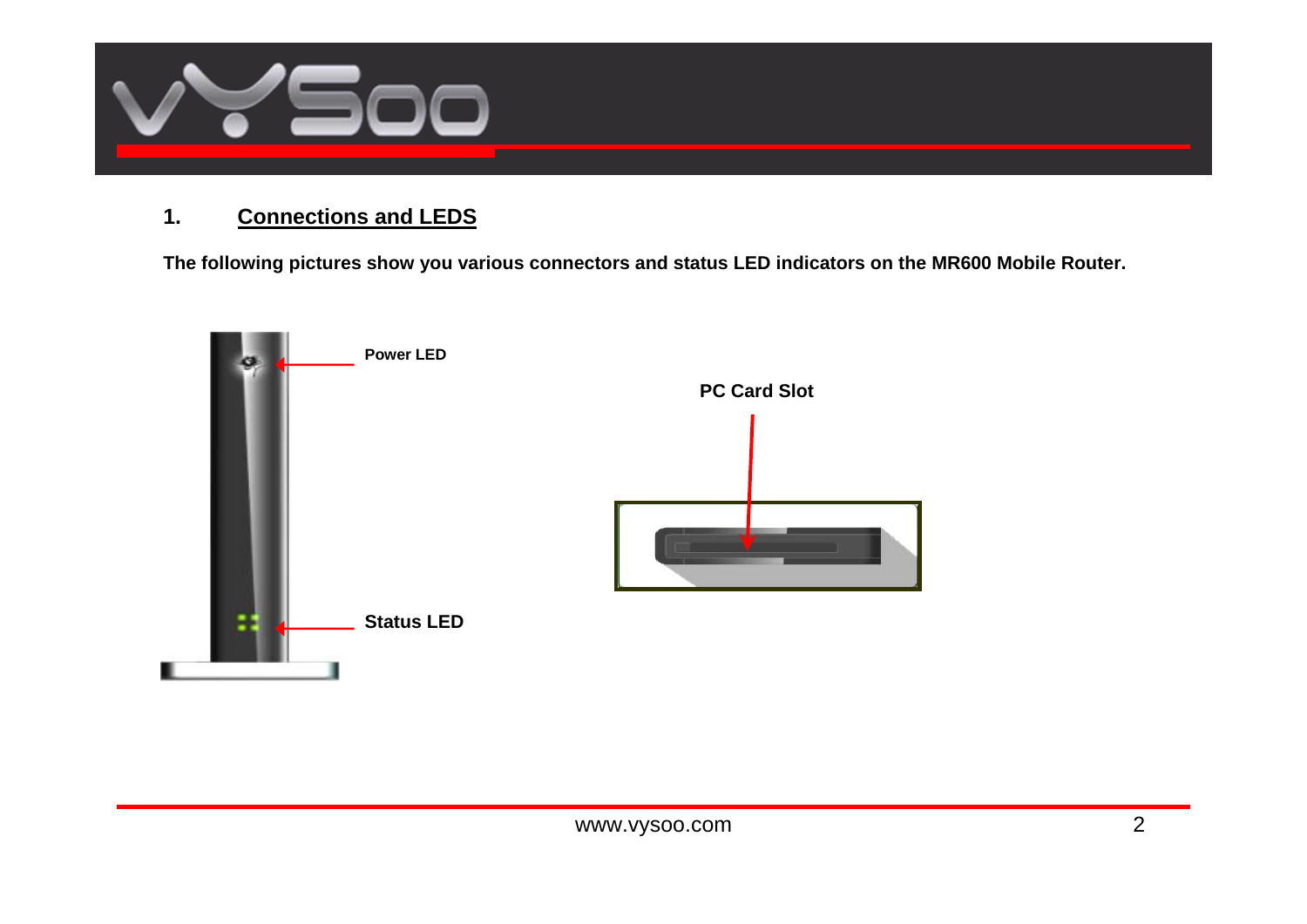

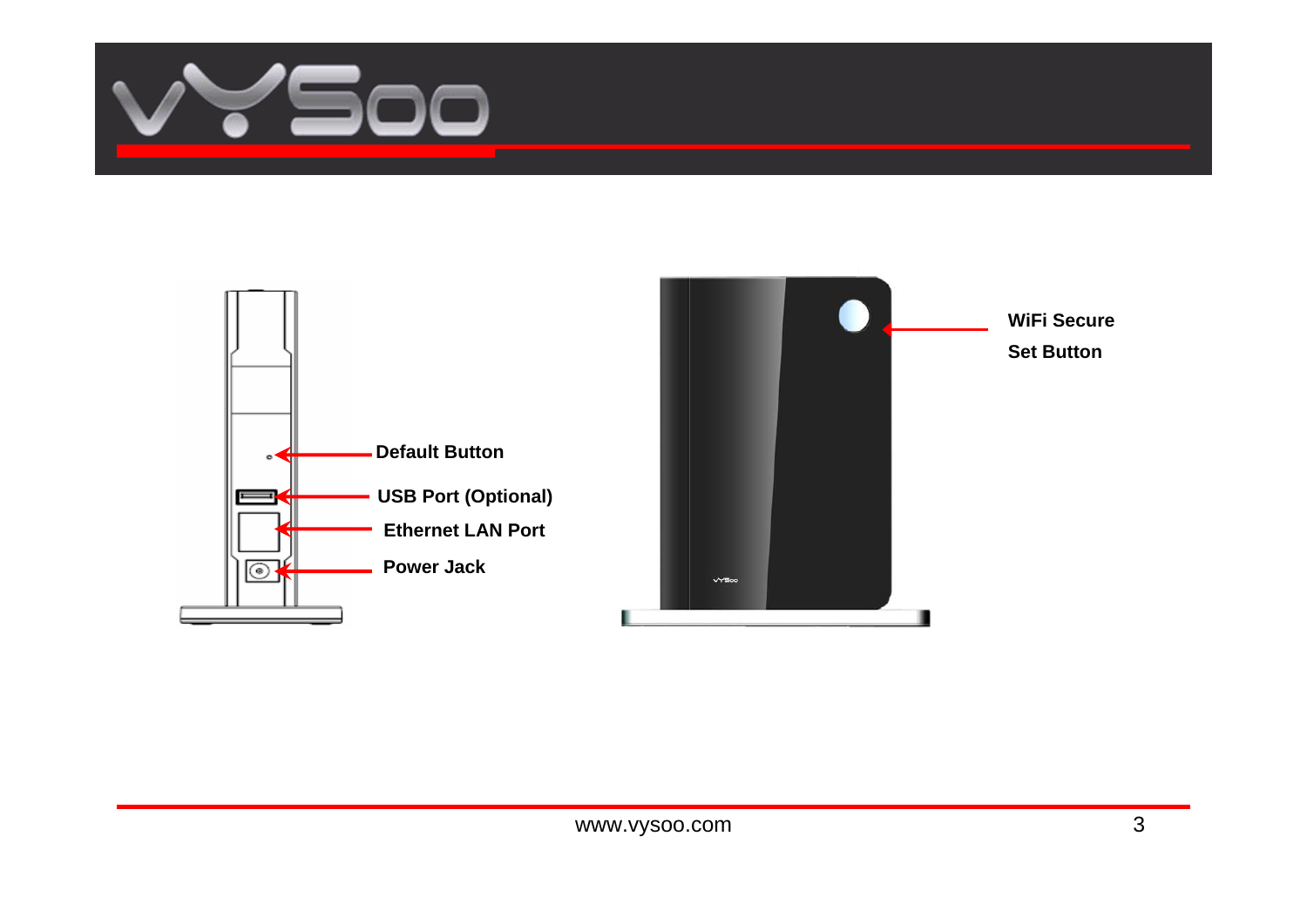

# **2. Getting Start**

**Before getting started, make sure your 32-bit PC Card or USB Data Card supports and compatible with broadband service. (Subject to services and Service terms available from your carriers).** 

## **STEP 1 : Insert Data card to PC card slot or USB Port**

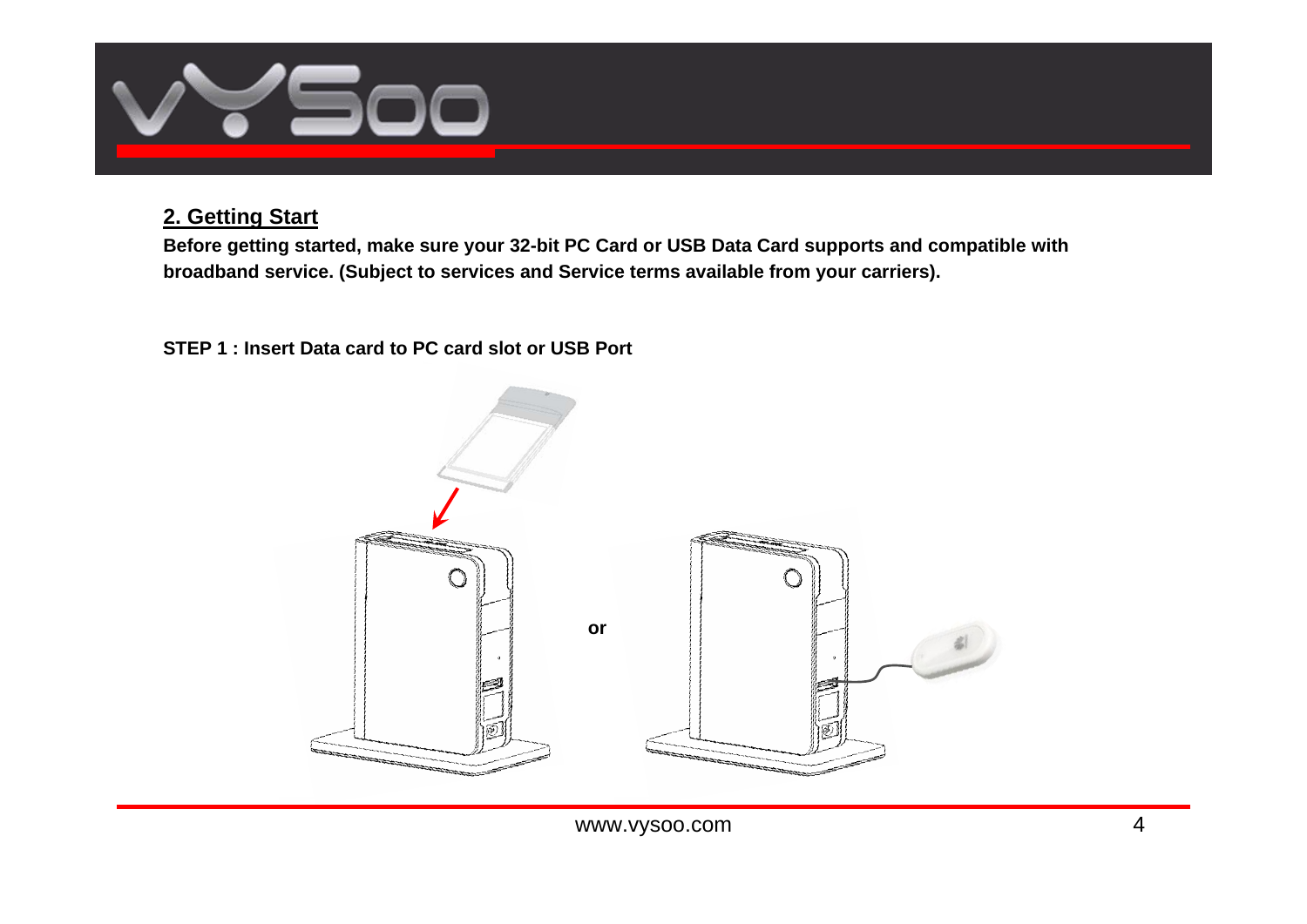

#### **STEP 2 : Plug in power adapter**



When connect the power adapter to back panel power Jack, the power LED turns ON to indicate power has been applied.

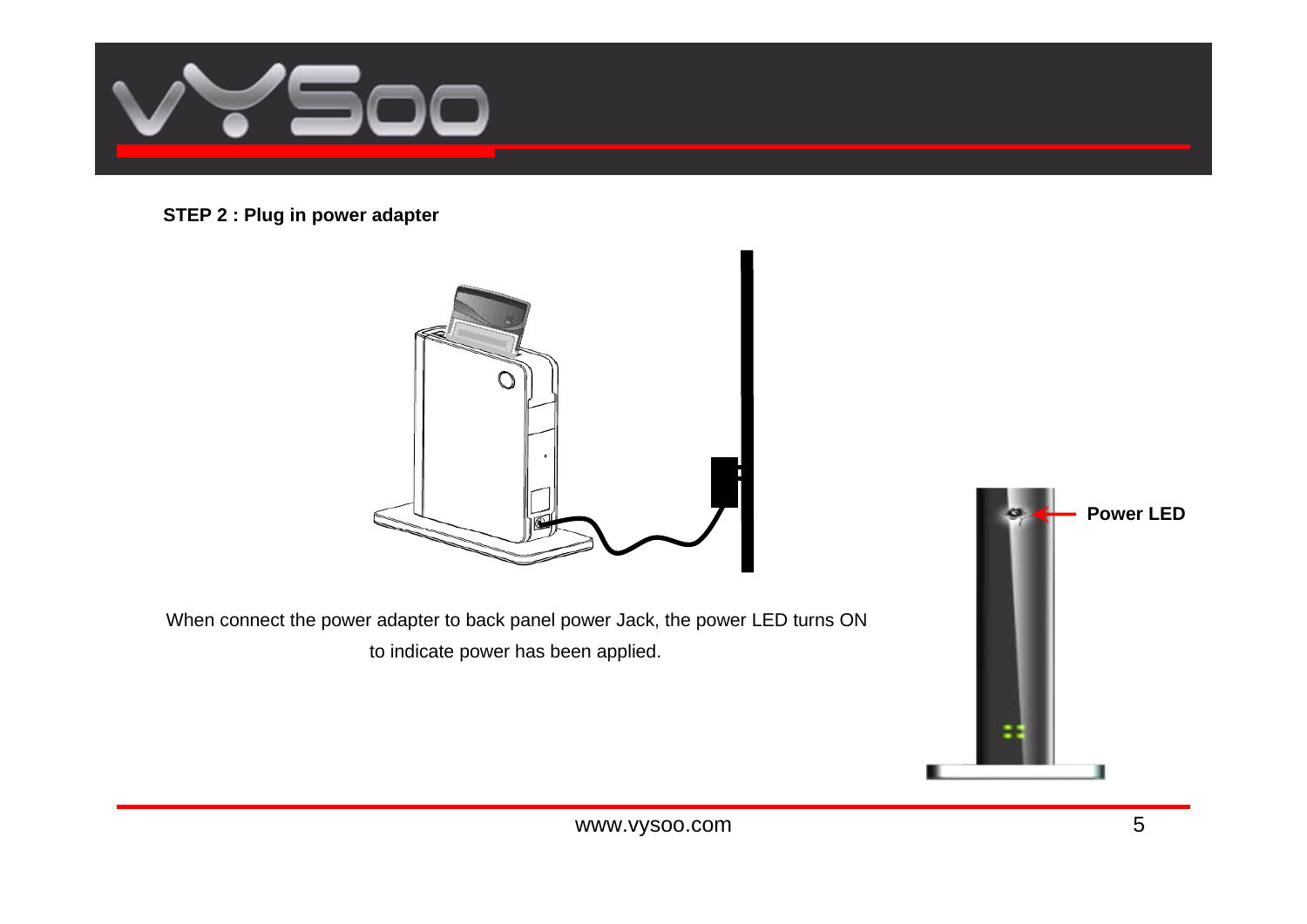

#### **STEP 3 : Check Status LED**

When power on MR600, it will auto-detect and initial your date card**.** Status LED Will Flash ON and OFF One by one when MR600 performs initialization and Internet connection process**.** MR600 will be auto-configured properly for your Internet Service Account**.** This process takes a few minutes**.**

When complete, the status LED illuminates in Green Please refer the below Status

LED Activity table for each State

| <b>LED Color</b> | <b>Activity</b>    | <b>State</b>                                       |
|------------------|--------------------|----------------------------------------------------|
| None             | None               | No Date Card Inserted or No<br>Internet Connection |
| Green            | Flash One by one   | System initialization State                        |
| Red              | Always ON          | Card Error                                         |
| Green            | Always ON          | High Speed Internet Connection                     |
| Green            | Flash at Same time | Low Speed Internet Connection                      |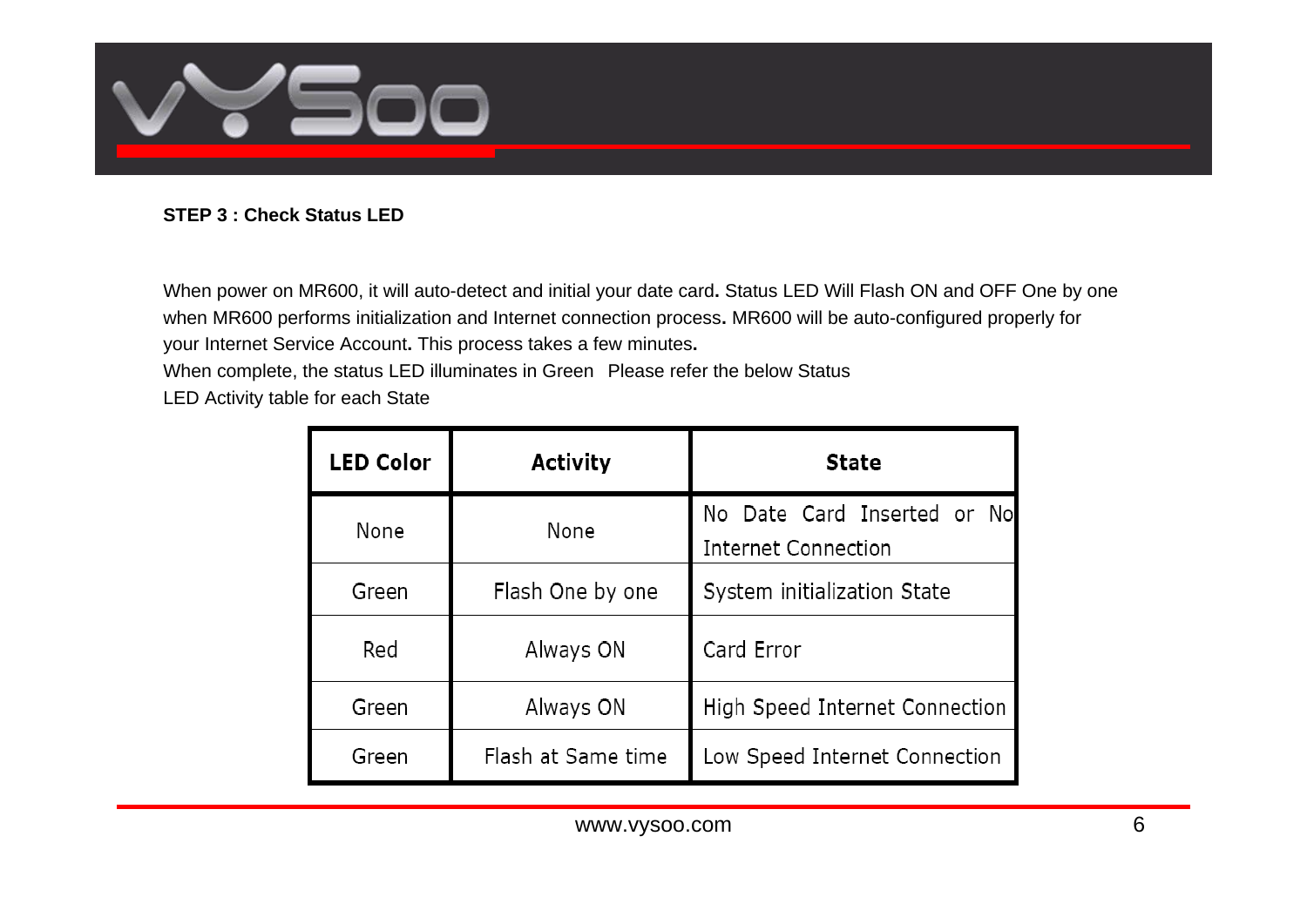

## **3. Congratulation! You have Connected With Wireless Internet**

**MR600 is PnP for your Data card. It configures and enables wireless LAN automatically. If you have any problem or need more advanced feature setting, please refer to chapter 5 for more details.** 

#### **4. Advance Setting through Web page**

#### **STEP 1 : Connect your PC/Notebook to MR600**

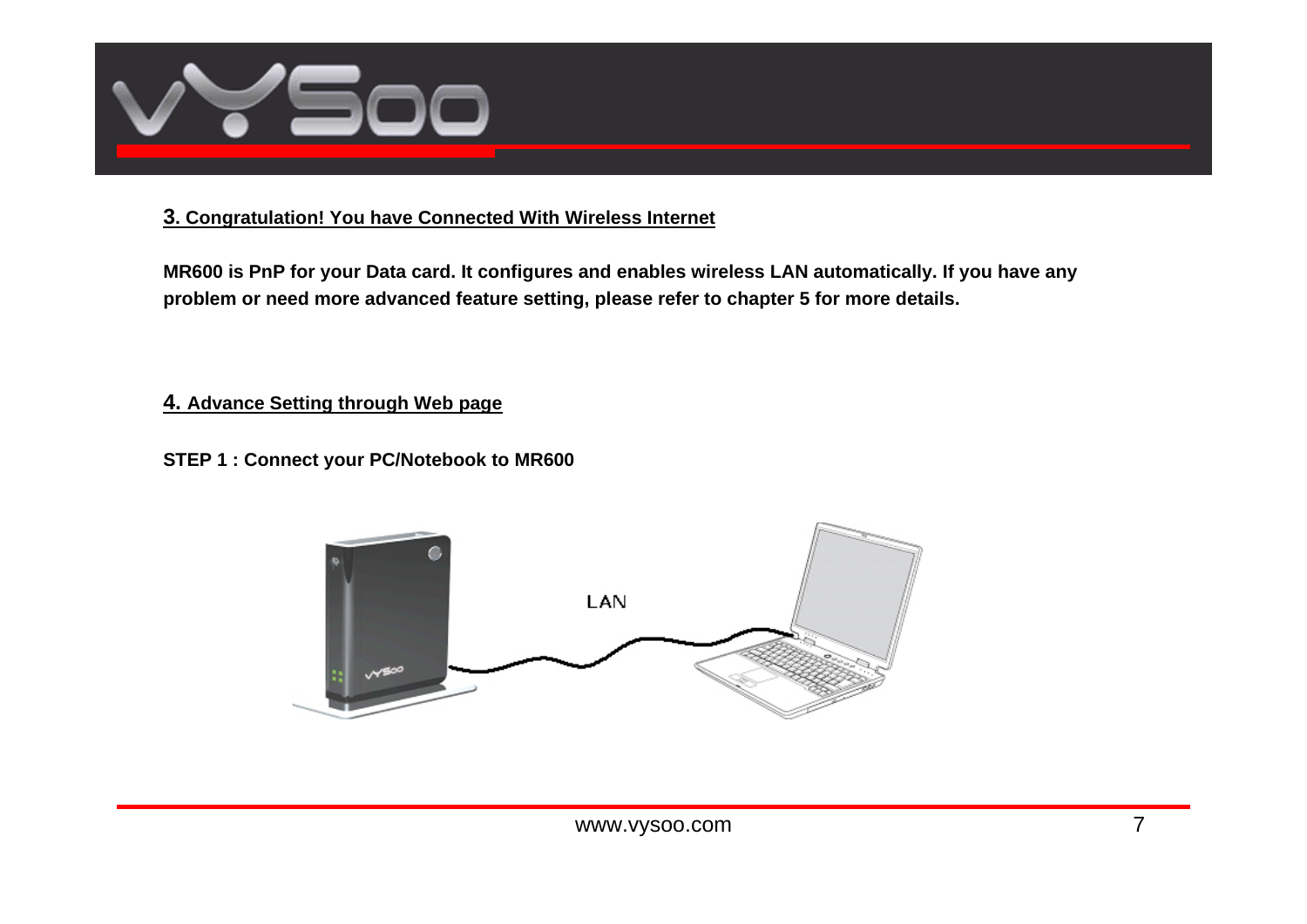

**STEP 2 : Open your web browser such as IE or Netscape and type Press Enter http://192.168.1.1 in address bar.**



#### **STEP 3 : Login Mobile Router**

- Enter your user name in the **Username** box. The default user name is **admin**..
- Enter your password in the **Password** box. The default password is **admin**.
- Click **OK**.

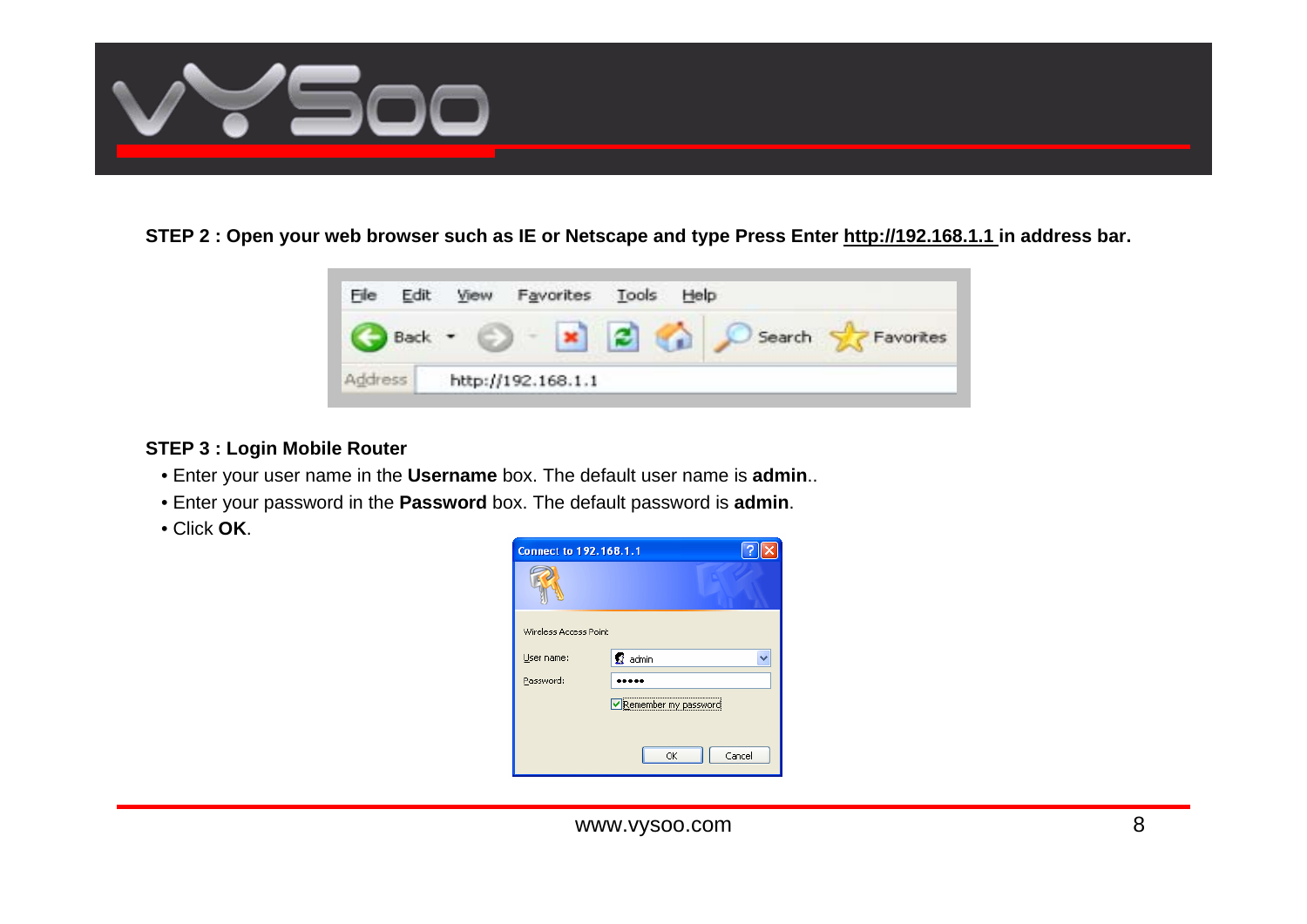

**STEP 4 : Once logged in the following screen is displayed**



# **STEP 5 : Click WWAN for WAN Networking Setting**

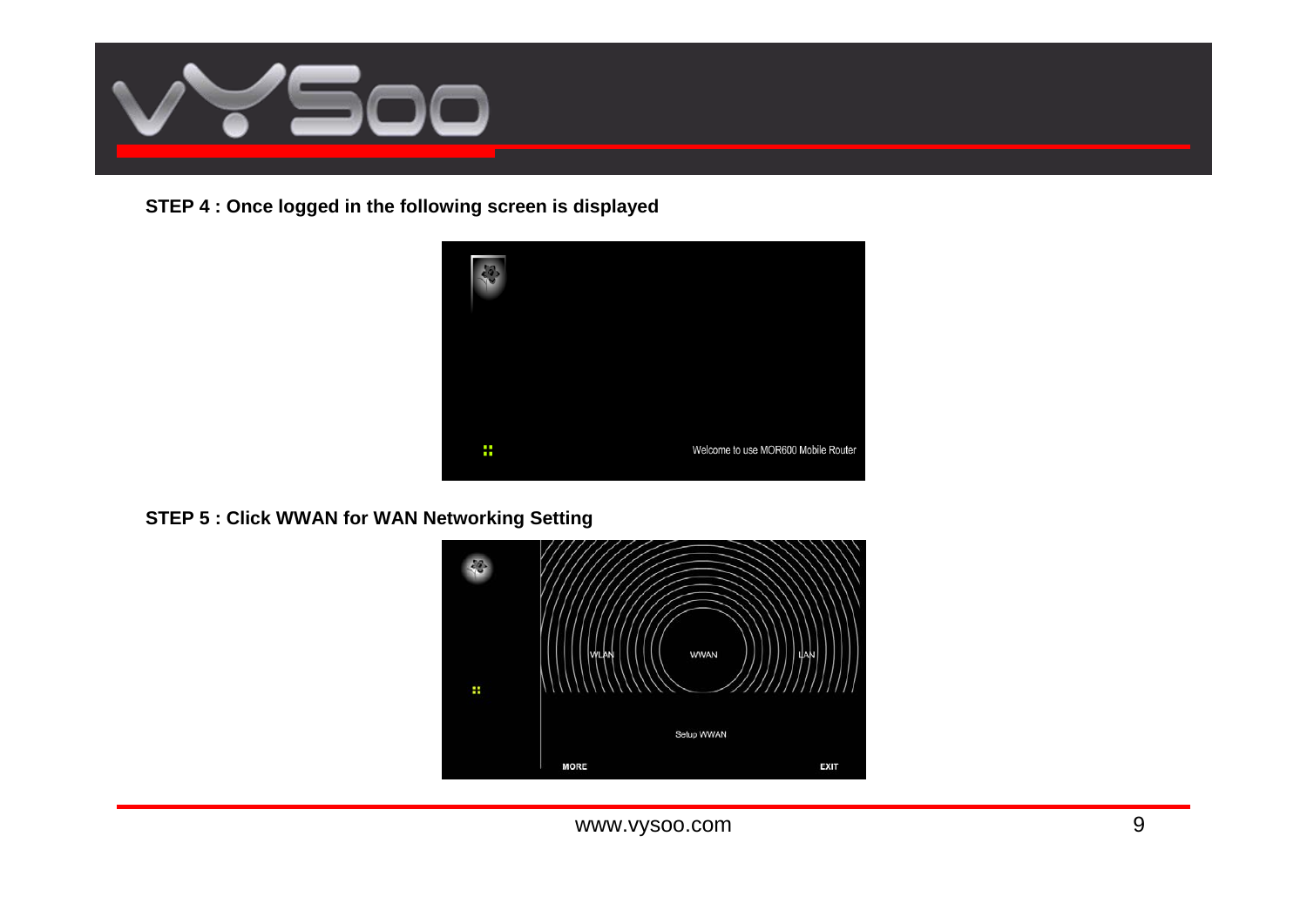

ivided in the wait inclusing that be necessary for your conflection. Information on this page will only be used<br>These your earnies previder requires you to enter Hear News and Decenteral to connect to the breadboard when your service provider requires you to enter User Name and Password to connect to the broadband<br>Nationale Note : The WAN fields may not be necessary for your connection. Information on this page will only be used **Network.** 

network.<br>Please refer to your Data Card documentation or service provider for addition



| <b>Dial Number</b> | The default is *99#. This field should not be altered unless required<br>by your service provider. |
|--------------------|----------------------------------------------------------------------------------------------------|
| <b>User Name</b>   | Enter the new User Name for your Data card connection.                                             |
| <b>Password</b>    | Enter the new Password for your Data card connection.                                              |
| <b>APN</b>         | Enter the name of your service Provider Network.                                                   |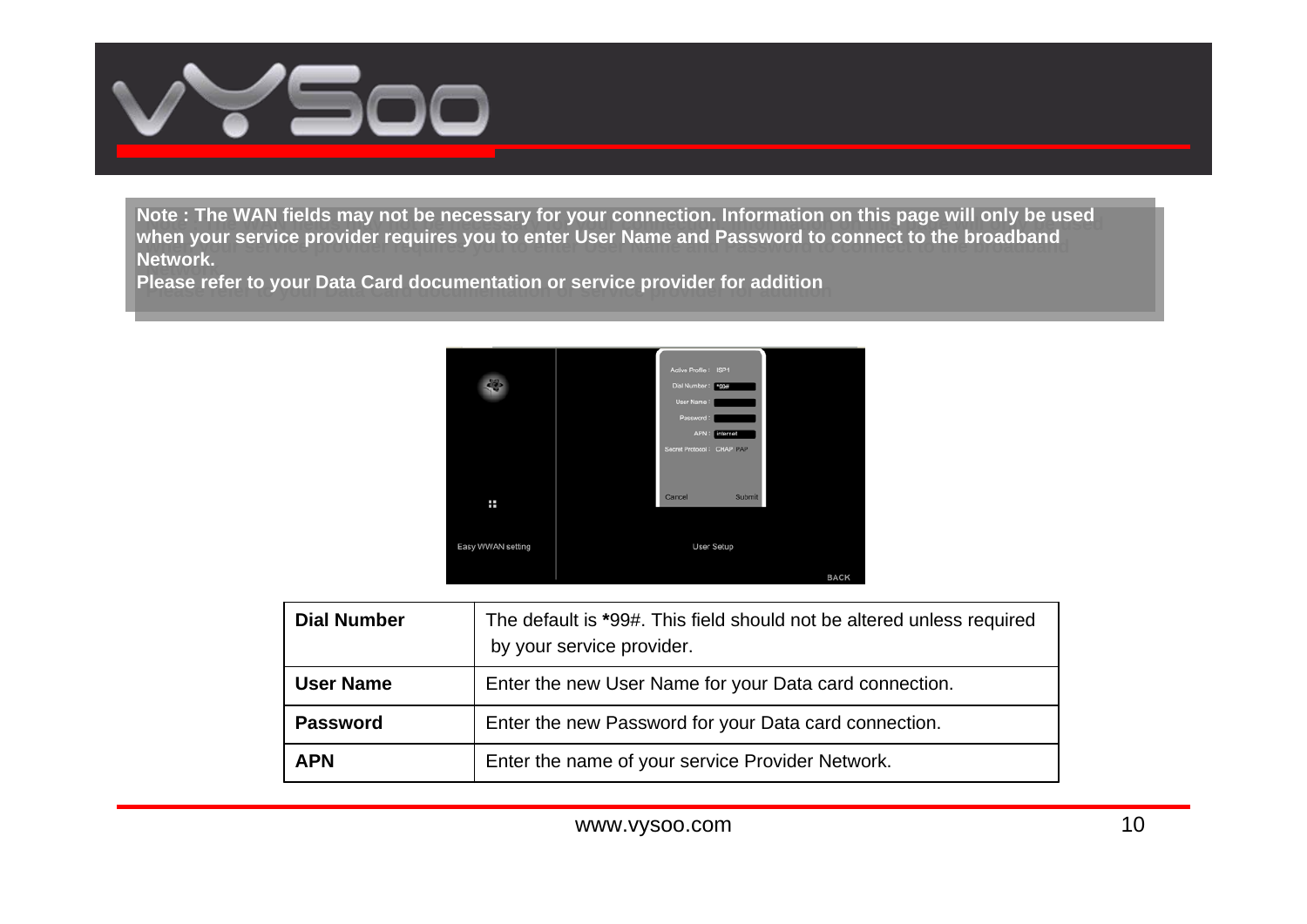

# **STEP 6 : Click WLAN for wireless network setting**



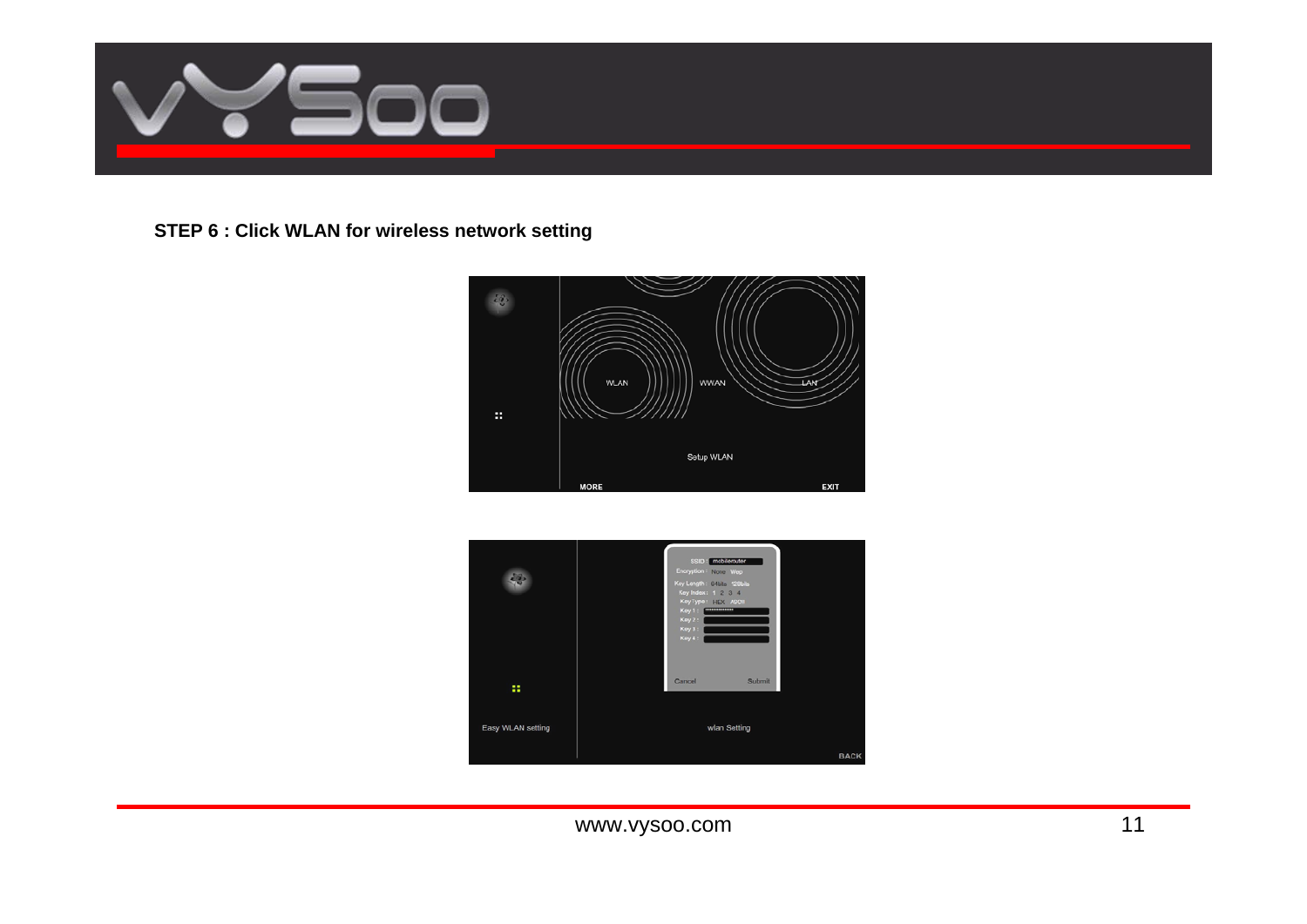

| <b>SSID</b>       | Enter your SSID name in the field provided. SSID names can contain up to 32 ASCLL characters. |
|-------------------|-----------------------------------------------------------------------------------------------|
| <b>Encryption</b> | You may select from two levels of encryption to secure your wireless Network: None or WEP.    |
| <b>Key Length</b> | Two levels of wireless encryption are available 64 bits and 128 bits                          |
| <b>Key Type</b>   | Two type of WEP Key Hex or ASCII. choose the proper one for key Setting.                      |
| Key1~Key4         | You can enter the WEP key by manually and choose Key1~Key4 for enable.                        |

# **STEP 7 : Click LAN for Local Network setting**



www.vysoo.com and the state of the state of the state of the state of the state of the state of the state of the state of the state of the state of the state of the state of the state of the state of the state of the state